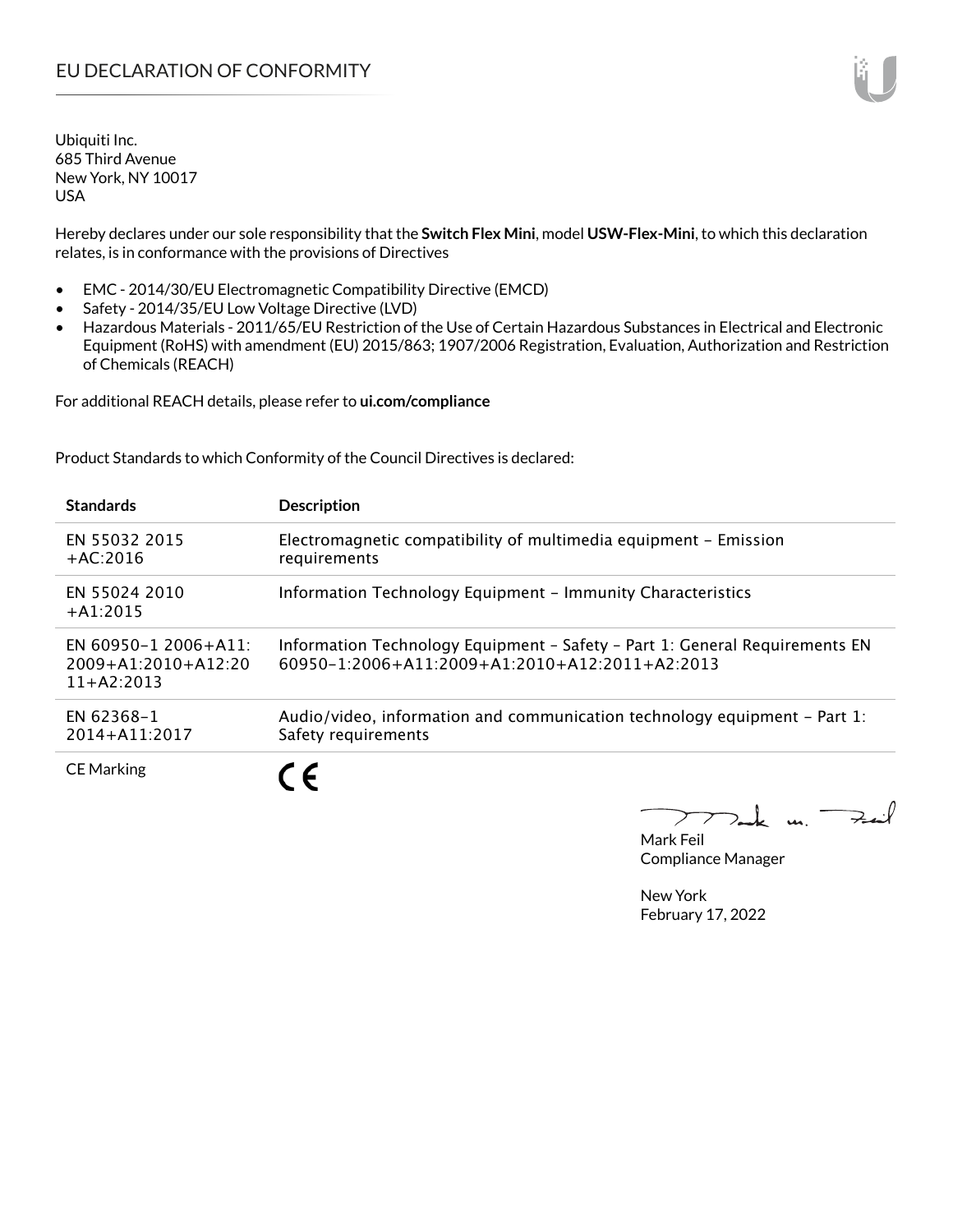## **USW-Flex-Mini**

### **български** [Bulgarian]

С настоящото Ubiquiti декларира, че това устройство USW-Flex-Mini е в съответствие със съществените изисквания и други приложими разпоредби на Директиви

2014/30/ЕС, 2014/35/ЕС.

## **Hrvatski** [Croatian]

Ubiquiti ovim putem izjavljuje da je ovaj uređaj USW-Flex-Mini sukladan osnovnim zahtjevima i ostalim bitnim odredbama Direktiva 2014/30/EU, 2014/35/EU.

## **Čeština** [Czech]

Ubiquiti tímto prohlašuje, že toto USW-Flex-Mini zařízení, je ve shodě se základními požadavky a dalšími příslušnými ustanoveními směrnic 2014/30/EU, 2014/35/EU.

## **Dansk** [Danish]

Hermed, Ubiquiti, erklærer at denne USW-Flex-Mini enhed, er i overensstemmelse med de væsentlige krav og øvrige relevante krav i direktiver 2014/30/EU, 2014/35/EU.

## **Nederlands** [Dutch]

Hierbij verklaart Ubiquiti, dat deze USW-Flex-Mini apparaat, in overeenstemming is met de essentiële eisen en de andere relevante bepalingen van richtlijnen 2014/30/ EU, 2014/35/EU.

#### **English**

Hereby, Ubiquiti, declares that this USW-Flex-Mini device, is in compliance with the essential requirements and other relevant provisions of Directives 2014/30/EU, 2014/35/EU.

#### **Eesti keel** [Estonian]

Käesolevaga Ubiquiti kinnitab, et antud USW-Flex-Mini seade, on vastavus olulistele nõuetele ja teistele asjakohastele sätetele direktiivide 2014/30/EL, 2014/35/ EL.

## **Suomi** [Finnish]

Täten Ubiquiti vakuuttaa, että tämä USW-Flex-Mini laite, on yhdenmukainen olennaisten vaatimusten ja muiden sitä koskevien direktiivien 2014/30/EU, 2014/35/EU.

#### **Français** [French]

Par la présente Ubiquiti déclare que l'appareil USW-Flex-Mini, est conforme aux exigences essentielles et aux autres dispositions pertinentes des directives 2014/30/UE, 2014/35/UE.

## **Deutsch** [German]

Hiermit erklärt Ubiquiti, dass sich dieses USW-Flex-Mini Gerät, in Übereinstimmung mit den grundlegenden Anforderungen und den anderen relevanten Vorschriften der Richtlinien 2014/30/EU, 2014/35/EU befindet.

## **Ελληνικά** [Greek]

Δια του παρόντος, Ubiquiti, δηλώνει ότι αυτή η συσκευή USW-Flex-Mini, είναι σε συμμόρφωση με τις βασικές απαιτήσεις και τις λοιπές σχετικές διατάξεις των

οδηγιών 2014/30/EE, 2014/35/EE.

### **Magyar** [Hungarian]

Ezennel Ubiquiti kijelenti, hogy ez a USW-Flex-Mini készülék megfelel az alapvető követelményeknek és más vonatkozó 2014/30/EU, 2014/35/EU irányelvek rendelkezéseit.

## **Íslenska** [Icelandic]

Hér, Ubiquiti, því yfir að þetta USW-Flex-Mini tæki er í samræmi við grunnkröfur og önnur viðeigandi ákvæði tilskipana 2014/30/ESB, 2014/35/ESB.

## **Italiano** [Italian]

Con la presente, Ubiquiti, dichiara che questo dispositivo USW-Flex-Mini, è conforme ai requisiti essenziali ed alle altre disposizioni pertinenti delle direttive 2014/30/UE, 2014/35/UE.

## **Latviešu valoda** [Latvian]

Ar šo, Ubiquiti, deklarē, ka USW-Flex-Mini ierīce, ir saskaņā ar būtiskajām prasībām un citiem attiecīgiem noteikumiem Direktīvās 2014/30/ES, 2014/35/ES.

## **Lietuvių kalba** [Lithuanian]

Ubiquiti deklaruoja, kad šis USW-Flex-Mini įrenginys atitinka esminius reikalavimus ir kitas 2014/30/ES, 2014/35/ES Direktyvų nuostatas.

#### **Malti** [Maltese]

Hawnhekk, Ubiquiti, tiddikjara li dan il-mezz USW-Flex-Mini huwa konformi mar-rekwiżiti essenzjali u dispożizzjonijiet rilevanti oħrajn ta 'Direttivi 2014/30/UE, 2014/35/UE.

#### **Norsk** [Norwegian]

Herved Ubiquiti, erklærer at denne USW-Flex-Mini enheten, er i samsvar med de grunnleggende kravene og andre relevante bestemmelser i direktivene 2014/30/EU, 2014/35/EU.

#### **Polski** [Polish]

Niniejszym, Ubiquiti, oświadcza, że urządzenie USW-Flex-Mini, jest zgodny z zasadniczymi wymaganiami oraz pozostałymi stosownymi postanowieniami Dyrektyw 2014/30/UE, 2014/35/UE.

#### **Português** [Portuguese]

Ubiquiti declara que este dispositivo USW-Flex-Mini, está conforme com os requisitos essenciais e outras disposições das Directivas 2014/30/UE, 2014/35/UE.

#### **Română** [Romanian]

Prin prezenta, Ubiquiti declară că acest dispozitiv USW-Flex-Mini este în conformitate cu cerințele esențiale și alte prevederi relevante ale Directivelor 2014/30/UE, 2014/35/UE.

#### **Slovenčina** [Slovak]

Týmto Ubiquiti, prehlasuje, že toto USW-Flex-Mini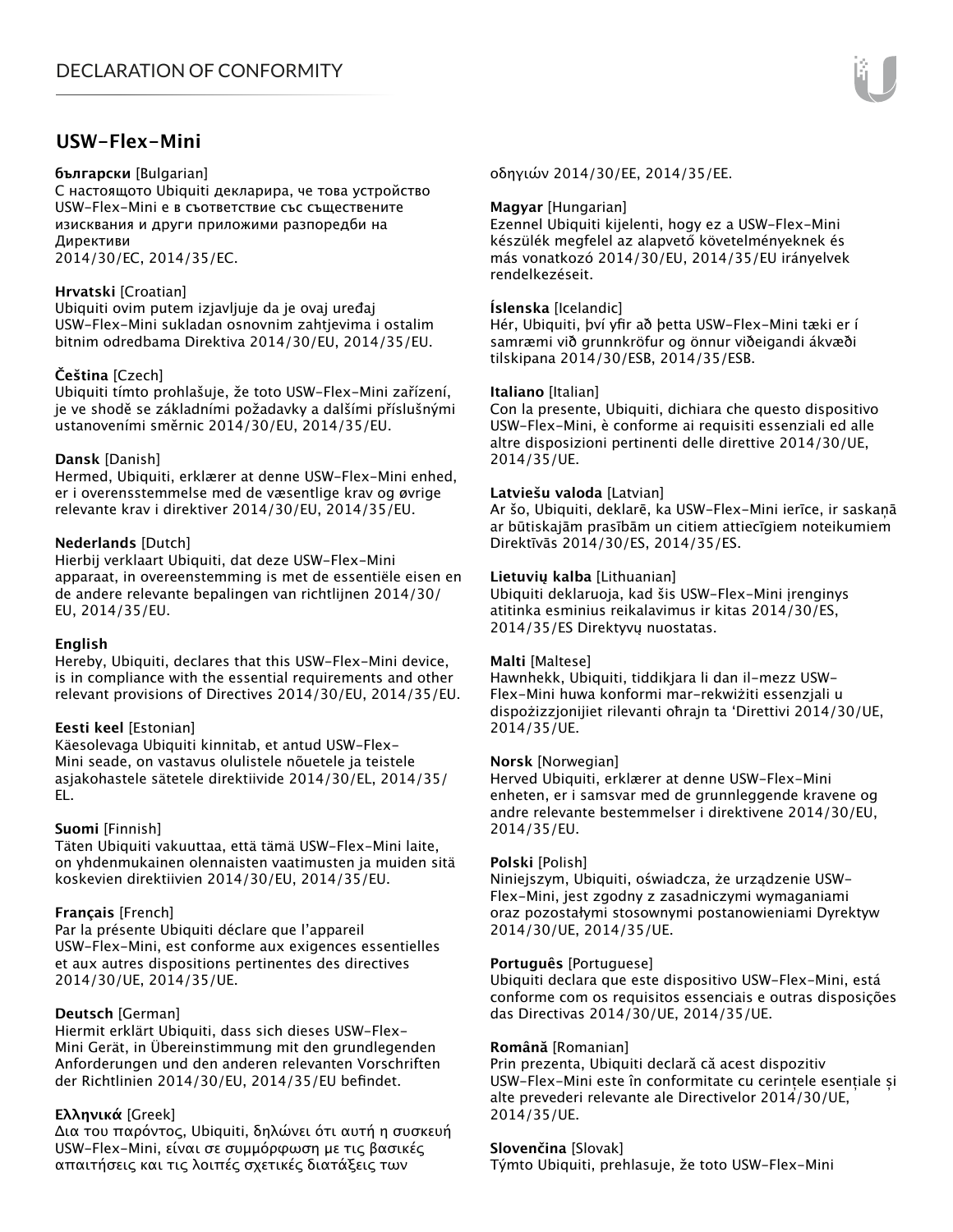zariadenie, je v súlade so základnými požiadavkami a ďalšími relevantnými ustanoveniami smernice 2014/30/EÚ, 2014/35/EÚ.

#### **Slovenščina** [Slovenian]

Družba Ubiquiti izjavlja, da je naprava USW-Flex-Mini v skladu z obveznimi zahtevami in drugimi ustreznimi določbami direktiv 2014/30/EU in 2014/35/EU.

## **Español** [Spanish]

Por medio de la presente Ubiquiti declara que este dispositivo USW-Flex-Mini, cumple con los requisitos esenciales y cualesquiera otras disposiciones aplicables o exigibles de las Directivas 2014/30/UE, 2014/35/UE.

## **Svenska** [Swedish]

Härmed Ubiquiti, intygar att denna USW-Flex-Mini enhet är i överensstämmelse med de väsentliga egenskapskrav och övriga relevanta bestämmelser som framgår av direktiven s2014/30/EU, 2014/35/EU.

## **Accessories**:

https://www.ui.com/products/#default https://www.ui.com/products/#accessories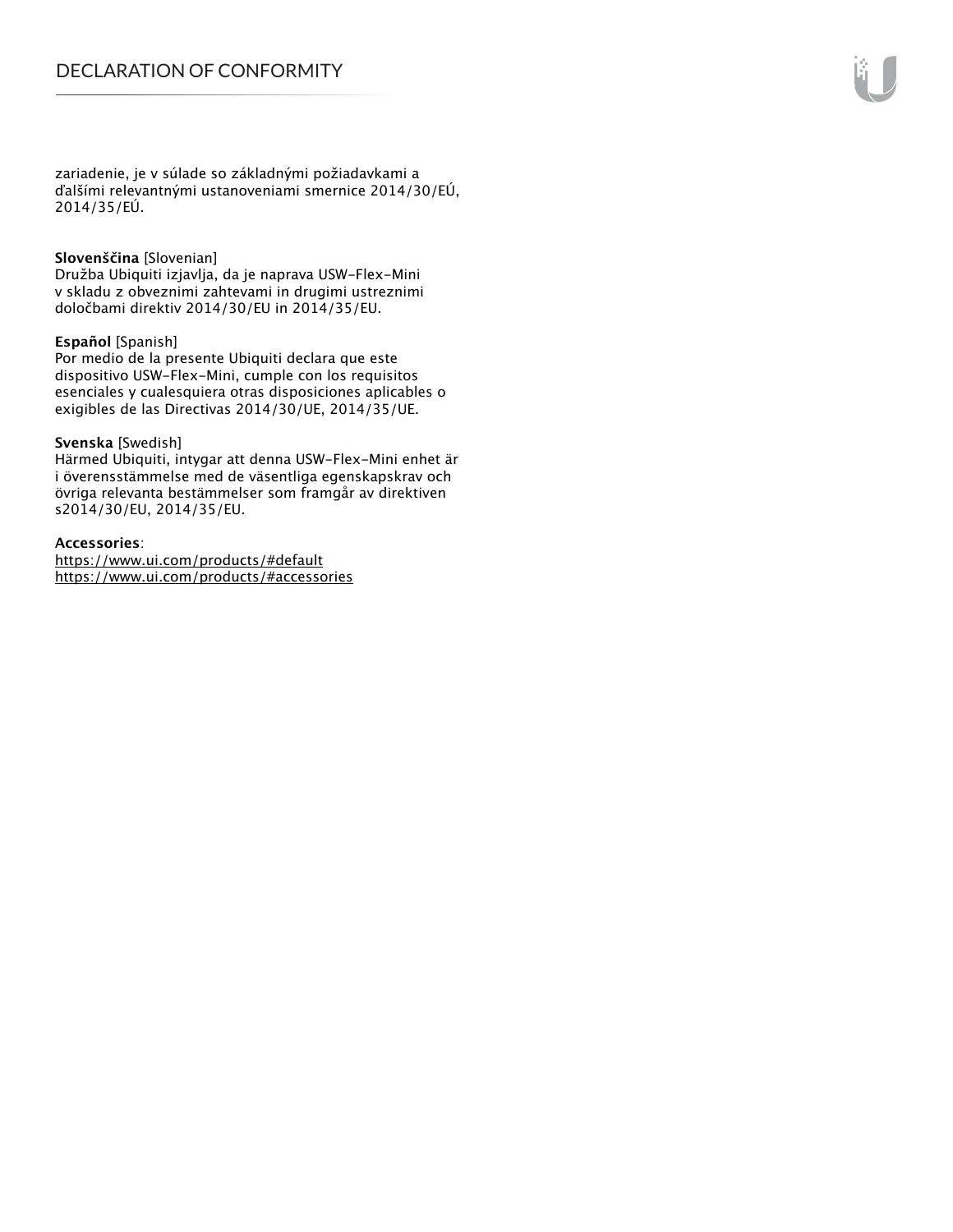Hereby declares under our sole responsibility that the **Switch Flex Mini**, model **USW-Flex-Mini**, to which this declaration relates, is in conformance with the provisions of UK Regulations

- Electromagnetic Compatibility Regulations 2016
- Electrical Equipment (Safety) Regulations 2016
- Hazardous Materials The Restriction of the Use of Certain Hazardous Substances in Electrical and Electronic Equipment Regulations 2012; 1907/2006 Registration, Evaluation, Authorization and Restriction of Chemicals (REACH)

For additional REACH details, please refer to **ui.com/compliance**

Product Standards to which Conformity of the Council Directives is declared:

| <b>Standards</b>                                              | <b>Description</b>                                                                                                                        |
|---------------------------------------------------------------|-------------------------------------------------------------------------------------------------------------------------------------------|
| EN 55032 2015<br>$+AC:2016$                                   | Electromagnetic compatibility of multimedia equipment – Emission require–<br>ments                                                        |
| EN 55024 2010<br>$+A1:2015$                                   | Information Technology Equipment - Immunity Characteristics                                                                               |
| EN 60950-1 2006+A11:<br>$2009+A1:2010+A12:20$<br>$11+AA:2013$ | Information Technology Equipment - Safety - Part 1: General Requirements EN<br>$60950 - 1:2006 + A11:2009 + A1:2010 + A12:2011 + A2:2013$ |
| EN 62368-1<br>2014+A11:2017                                   | Audio/video, information and communication technology equipment – Part 1:<br>Safety requirements                                          |
| <b>UKCA Marking</b>                                           | UK                                                                                                                                        |

Mak un.  $7.4$ 

Mark Feil Compliance Manager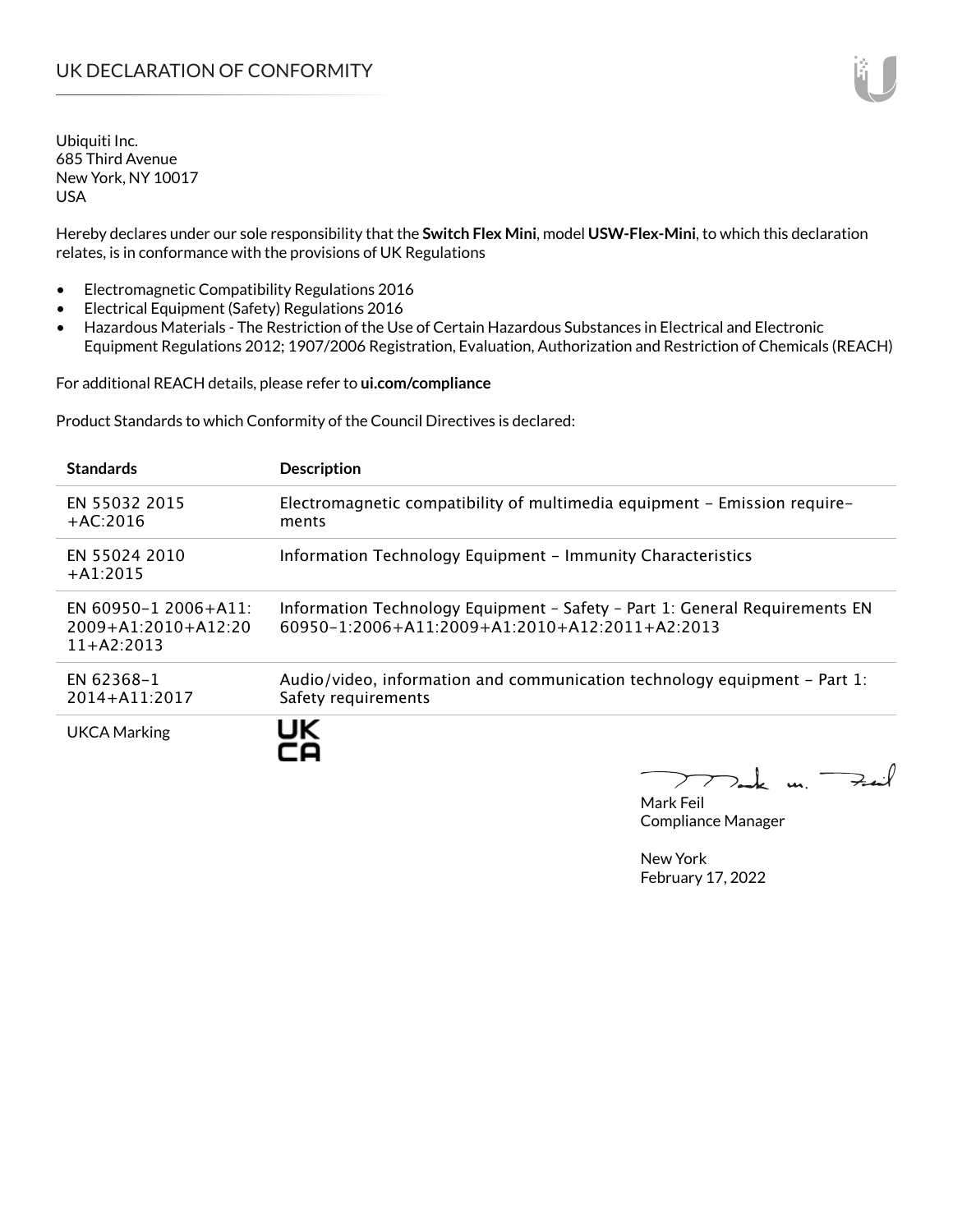Con la presente dichiara sotto la propria esclusiva responsabilità che l' **Switch Flex Mini**, modello **USW-Flex-Mini**, a cui si riferisce la presente dichiarazione, è conforme alle disposizioni delle Direttive

- EMC -2014/30/UE Direttiva sulla Compatibilità Elettromagnetica (EMCD)
- Sicurezza -2014/35/UE Direttiva sulla Bassa Tensione (LVD)
- Materiali Pericolosi -2011/65/UE Restrizione dell'uso di alcune Sostanze Pericolose nelle Apparecchiature Elettriche ed Elettroniche (RoHS) con emendamento (UE) 2015/863; 1907/2006 Registrazione, Valutazione, Autorizzazione e Restrizione delle Sostanze Chimiche (REACH)

Per ulteriori dettagli sul REACH, fare riferimento a **ui.com/compliance**

| <b>Standard</b>                                                   | <b>Descrizione</b>                                                                                                                                 |
|-------------------------------------------------------------------|----------------------------------------------------------------------------------------------------------------------------------------------------|
| EN 55032 2015                                                     | Compatibilità elettromagnetica delle apparecchiature multimediali —                                                                                |
| $+AC:2016$                                                        | Prescrizioni di Emissione                                                                                                                          |
| EN 55024 2010                                                     | Apparecchiature per la tecnologia dell'informazione – Caratteristiche di                                                                           |
| $+A1:2015$                                                        | immunità - Limiti e metodi di misura                                                                                                               |
| EN 60950-1 2006+A11:<br>$2009 + A1:2010 + A12:20$<br>$11+AA:2013$ | Apparecchiature per la tecnologia dell'informazione – Sicurezza – Parte 1:<br>Requisiti generali EN 60950-1:2006+A11:2009+A1:2010+A12:2011+A2:2013 |
| EN 62368-1                                                        | Apparecchiature per la tecnologia audio/video, dell'informazione e della                                                                           |
| 2014+A11:2017                                                     | comunicazione - Parte 1: Requisiti di sicurezza                                                                                                    |
| <b>CE Marking</b>                                                 | ╺                                                                                                                                                  |

 $\mathbf{u}$ 

Mark Feil Compliance Manager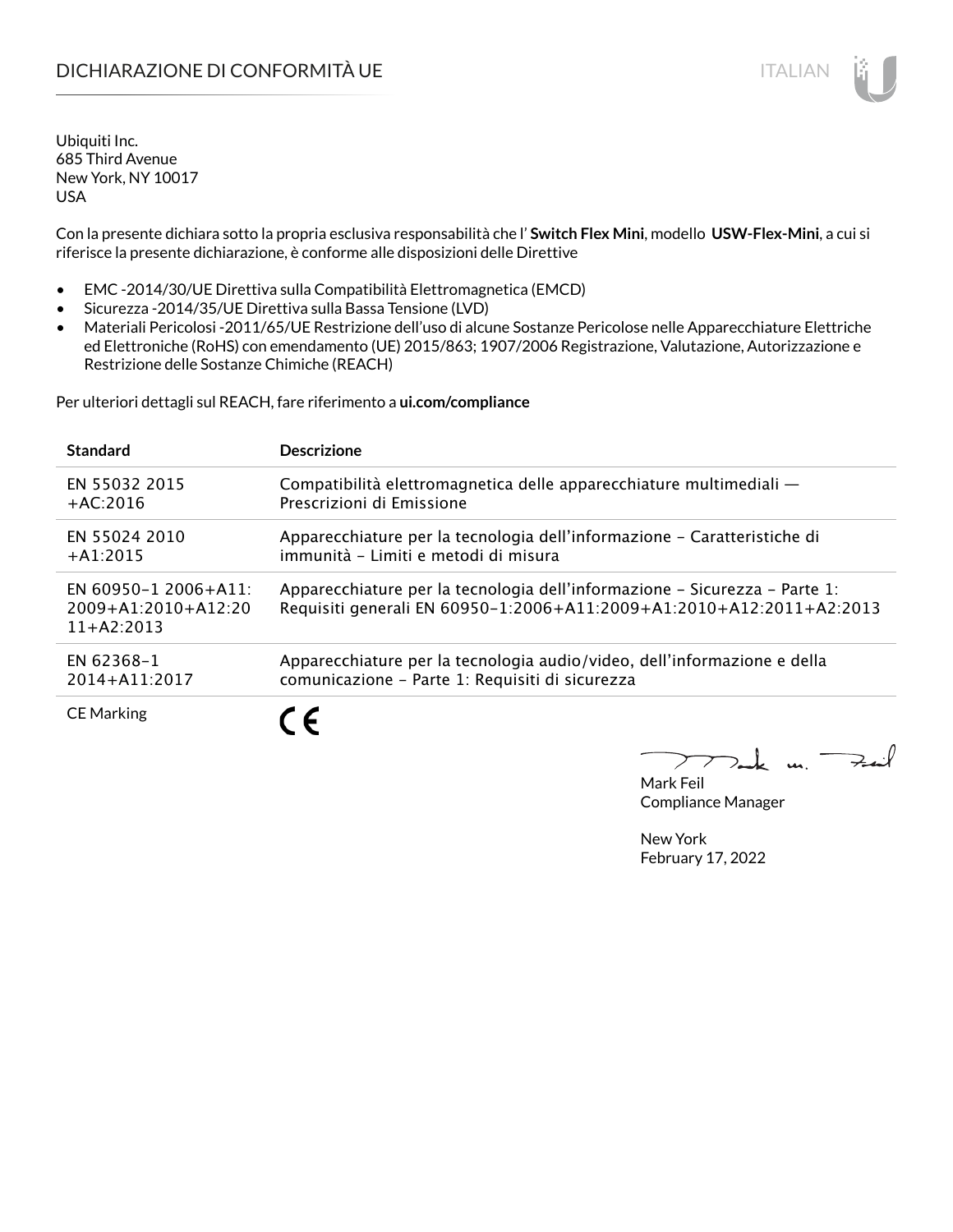## DÉCLARATION DE CONFORMITÉ UE EN ENCHANGEMENT DE CONFORMITÉ UNE ENCHANGEMENT DE CONFORMITÉ UNE ENCHANGEMENT DE

Ubiquiti Inc. 685 Third Avenue New York, NY 10017 USA

Déclare par la présente, sous notre seule responsabilité, que l'**Switch Flex Mini**, modèle **USW-Flex-Mini**, auquel se rapporte cette déclaration, est conforme aux dispositions des Directives

- EMC -2014/30/EU Directive sur la Compatibilité Electromagnétique (EMCD)
- Sécurité -2014/35/EU Directive sur la Basse Tension (LVD)
- Matières dangereuses -2011/65/UE Restriction de l'utilisation de Certaines Substances Dangereuses dans les Equipements Electriques et Electroniques (RoHS) avec amendement (EU) 2015/863 ; 1907/2006 Enregistrement, Evaluation, Autorisation et Restriction des Produits Chimiques (REACH)

Pour plus de détails sur le règlement REACH, veuillez consulter le site **ui.com/compliance**

| <b>Normes</b>                                                 | La description                                                                                                                           |
|---------------------------------------------------------------|------------------------------------------------------------------------------------------------------------------------------------------|
| EN 55032 2015                                                 | Compatibilité électromagnétique des équipements multimédia - Exigences                                                                   |
| $+AC:2016$                                                    | d'émission                                                                                                                               |
| EN 55024 2010                                                 | Appareils de traitement de l'information - Caractéristiques d'immunité -                                                                 |
| $+A1:2015$                                                    | Limites et méthodes de mesure                                                                                                            |
| EN 60950-1 2006+A11:<br>$2009+A1:2010+A12:20$<br>$11+AA:2013$ | Matériel de traitement de l'information - Sécurité - Partie 1 : Exigences<br>générales EN 60950-1:2006+A11:2009+A1:2010+A12:2011+A2:2013 |
| EN 62368-1                                                    | Equipements des technologies de l'audio/vidéo, de l'information et de la                                                                 |
| 2014+A11:2017                                                 | communication - Partie 1 : exigences de sécurité                                                                                         |
| <b>CE Marking</b>                                             | $\epsilon$                                                                                                                               |

 $\overline{\mathbf{u}}$ 

Mark Feil Compliance Manager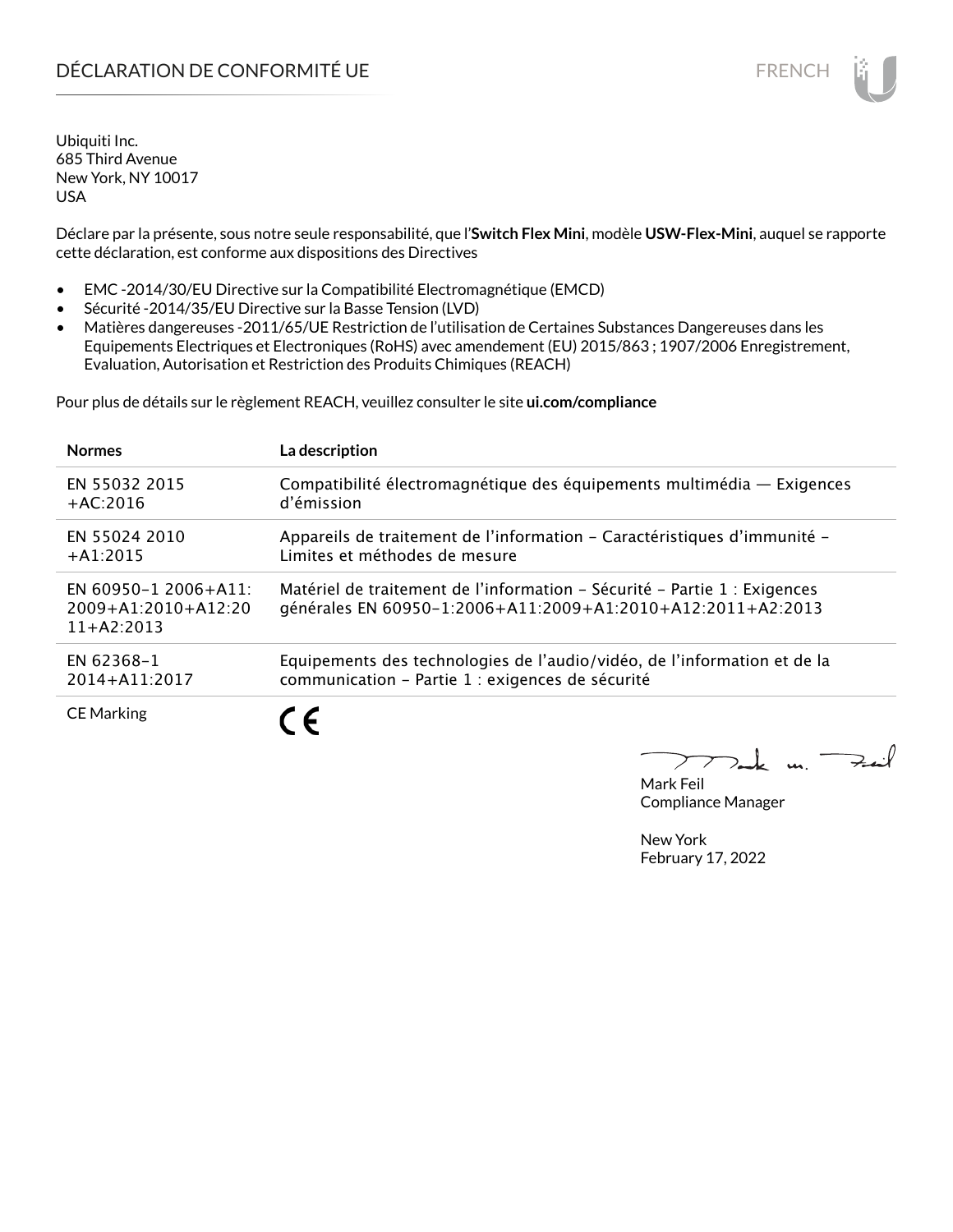Por la presente declaramos bajo nuestra exclusiva responsabilidad que el **Switch Flex Mini**, modelo **USW-Flex-Mini**, al que se refiere esta declaración, es conforme con las disposiciones de las Directivas

- EMC -2014/30/Directiva de Compatibilidad Electromagnética de la UE (EMCD)
- Seguridad -2014/35/Directiva de Baja Tensión de la UE (LVD)
- Materiales Peligrosos -2011/65/UE Restricción de la Utilización de Determinadas Sustancias Peligrosas en Aparatos Eléctricos y Electrónicos (RoHS) con la enmienda (UE) 2015/863; 1907/2006 Registro, Evaluación, Autorización y Restricción de Sustancias Químicas (REACH)

Para más detalles sobre el REACH, consulte **ui.com/compliance**

| <b>Estándares</b>                                             | Descripción                                                                                                                              |
|---------------------------------------------------------------|------------------------------------------------------------------------------------------------------------------------------------------|
| EN 55032 2015<br>$+AC:2016$                                   | Compatibilidad electromagnética de equipos multimedia. Requisitos de emisión                                                             |
| EN 55024 2010<br>$+41:2015$                                   | Equipos de tecnología de la información - Características de inmunidad -<br>Límites y métodos de medida                                  |
| EN 60950-1 2006+A11:<br>$2009+A1:2010+A12:20$<br>$11+42:2013$ | Equipos de tecnología de la información - Seguridad - Parte 1: Requisitos<br>generales EN 60950-1:2006+A11:2009+A1:2010+A12:2011+A2:2013 |
| EN 62368-1<br>2014+A11:2017                                   | Equipos de audio y vídeo, de tecnología de la información y de la comunicación<br>- Parte 1: Requisitos de seguridad                     |
| <b>CE Marking</b>                                             |                                                                                                                                          |

m. Fail

Mark Feil Compliance Manager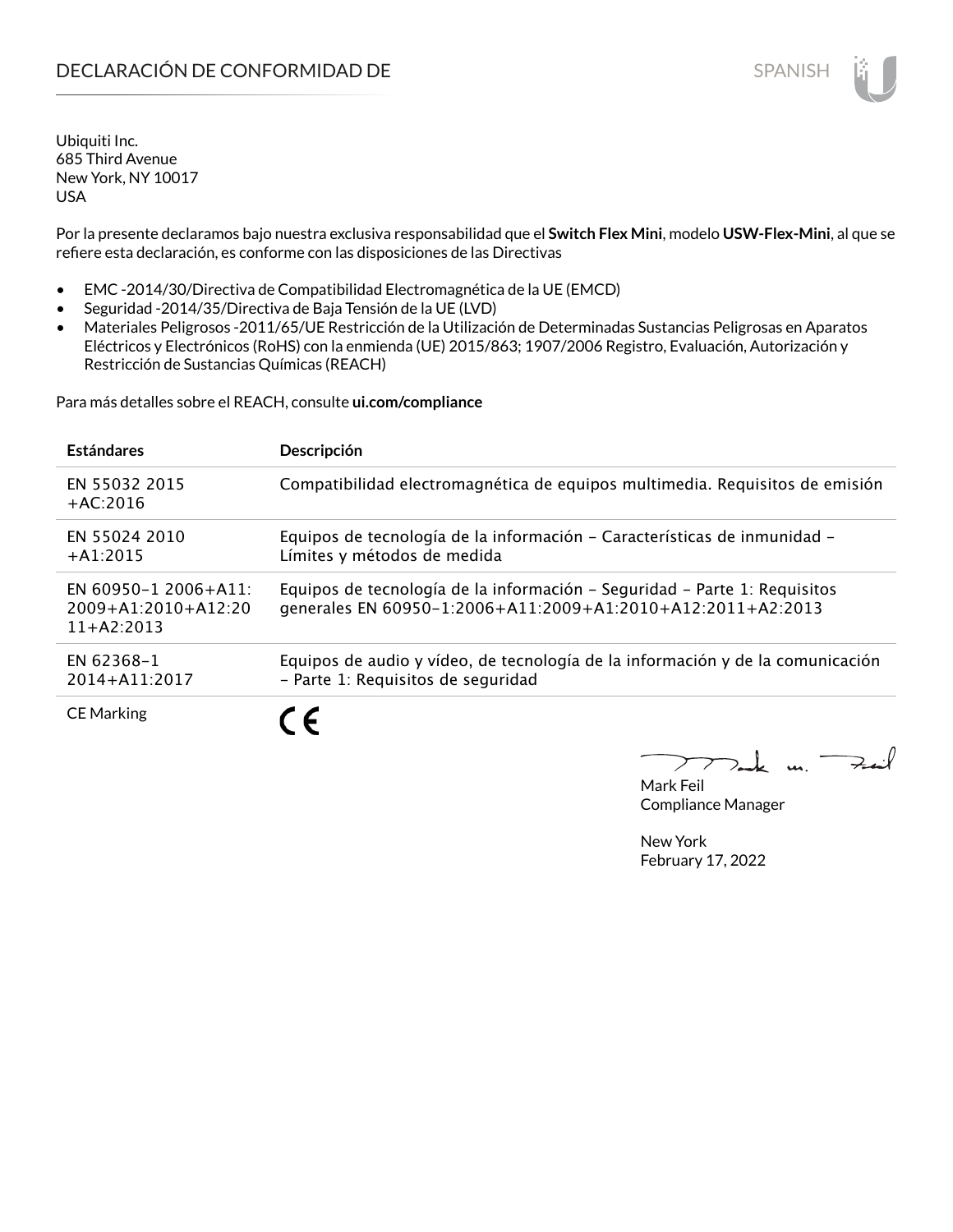## DECLARAȚIA DE CONFORMITATE UE EXECUTE DE ROMANIAN

Ubiquiti Inc. 685 Third Avenue New York, NY 10017 USA

Prin prezenta declarăm sub răspunderea noastră exclusivă că "Switch Flex Mini", modelul USW-Flex-Mini, la care se referă această declarație, este în conformitate cu prevederile directivelor următoare:

- EMC -2014/30/EU Electromagnetic Compatibility Directive (EMCD) (Directiva UE privind compatibilitatea electromagnetică)
- Siguranță -2014/35/EU Low Voltage Directive (LVD) (Directiva UE privind joasa tensiune)
- Materiale periculoase -2011/65/EU Restriction of the Use of Certain Hazardous Substances in Electrical and Electronic Equipment (RoHS) with amendment (EU) 2015/863 (Directiva UE privind restricția utilizării anumitor substanțe periculoase în echipamentele electrice și electronice (RoHS) cu amendamentele ulterioare); 1907/2006 Registration, Evaluation, Authorization and Restriction of Chemicals (REACH) (Regulamentul Uniunii Europene privind înregistrarea, evaluarea si autorizarea produselor chimice)

Pentru detalii suplimentare referitoare la regulamentul REACH, vă rugăm să consultați site-ul **ui.com/compliance**

| <b>Standarde</b>                                              | <b>Descriere</b>                                                                                                                                   |
|---------------------------------------------------------------|----------------------------------------------------------------------------------------------------------------------------------------------------|
| EN 55032 2015                                                 | Compatibilitatea electromagnetică a echipamentelor multimedia - Cerințe                                                                            |
| $+AC:2016$                                                    | privind emisiile                                                                                                                                   |
| EN 55024 2010                                                 | Echipamente pentru tehnologia informatiei. Caracteristici ale imunitătii. Limite                                                                   |
| $+A1:2015$                                                    | si metode de măsurare                                                                                                                              |
| EN 60950-1 2006+A11:<br>$2009+A1:2010+A12:20$<br>$11+AA:2013$ | Echipamente pentru tehnologia informației. Siguranță. Partea 1: Cerințe<br>generale EN 60950-1: 2006 + A11: 2009 + A1: 2010 + A12: 2011 + A2: 2013 |
| EN 62368-1                                                    | Echipamente tehnologice audio / video, informaționale și de comunicații. Partea                                                                    |
| 2014+A11:2017                                                 | 1: Cerințe de siguranță                                                                                                                            |
| <b>CE Marking</b>                                             | $\epsilon$                                                                                                                                         |

 $k$  un  $\rightarrow$ 

Mark Feil Compliance Manager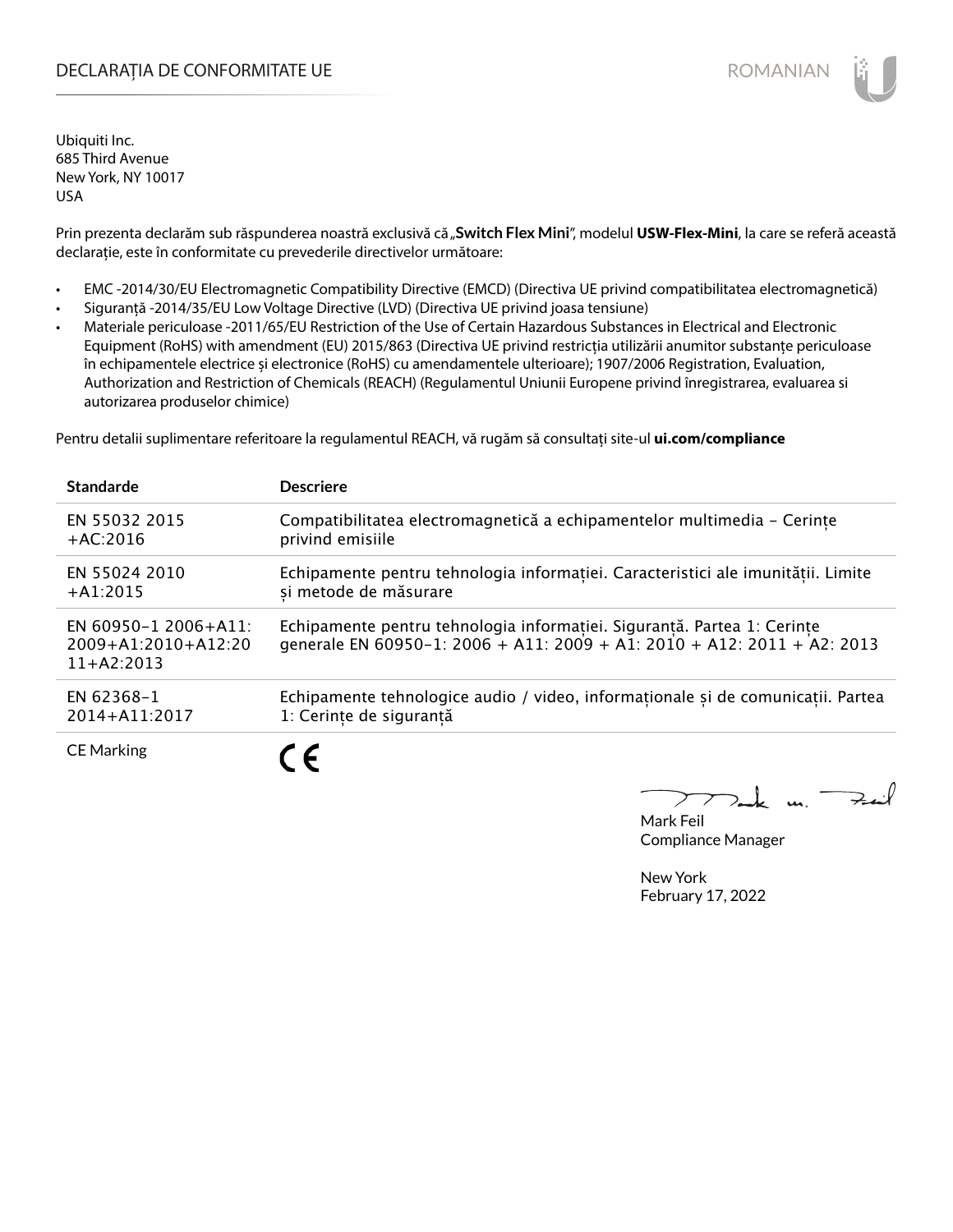## DEKLARACJA ZGODNOŚCI UE POLISH POLISH

Ubiquiti Inc. 685 Third Avenue New York, NY 10017 USA

Niniejszym oświadczam z naszą wyłączną odpowiedzialnością, że **Switch Flex Mini**, model **USW-Flex-Mini**, do którego odnosi się niniejsza deklaracja, jest zgodny z przepisami Dyrektyw

- EMC -2014/30/Dyrektywa Zgodności Elektromagnetycznej UE (EMCD)
- Bezpieczeństwo -2014/35/Dyrektywa Niskiego Napięcia UE (LVD)
- Materiały Niebezpieczne -2011/65/Restrykcje Dotyczące Użycia NIektórych Niebezpiecznych Substancji w Sprzęcie Elektrycznym i Elektronicznym UE (RoHS) ze zmianą (UE) 2015/863; 1907/2006 Rejestracja, Ocena, Zezwolenie i Restrykcje Dotyczące Chemikaliów (REACH)

Aby uzyskać dodatkowe informacje REACH, należy przejść do **ui.com/compliance**

| <b>Normy</b>                                                  | <b>Opis</b>                                                                                                                          |
|---------------------------------------------------------------|--------------------------------------------------------------------------------------------------------------------------------------|
| EN 55032 2015                                                 | Kompatybilność elektromagnetyczna sprzętu multimedialnego – Wymagania                                                                |
| $+AC:2016$                                                    | emisyjne                                                                                                                             |
| EN 55024 2010                                                 | Sprzęt technologii informatycznej – Charakterystyka odporności – Limity i                                                            |
| $+A1:2015$                                                    | metody pomiarowe                                                                                                                     |
| EN 60950-1 2006+A11:<br>$2009+A1:2010+A12:20$<br>$11+42:2013$ | Informacyjny sprzęt technologiczny - Bezpieczeństwo - Część 1: Wymagania<br>Ogólne EN 60950-1:2006+A11:2009+A1:2010+A12:2011+A2:2013 |
| EN 62368-1                                                    | Audio/wideo, sprzęt technologii informatycznej i komunikacyjnej – Część 1:                                                           |
| 2014+A11:2017                                                 | Wymagania dotyczące bezpieczeństwa                                                                                                   |
| <b>CE Marking</b>                                             |                                                                                                                                      |

 $u_1$   $\rightarrow$ 

Mark Feil Compliance Manager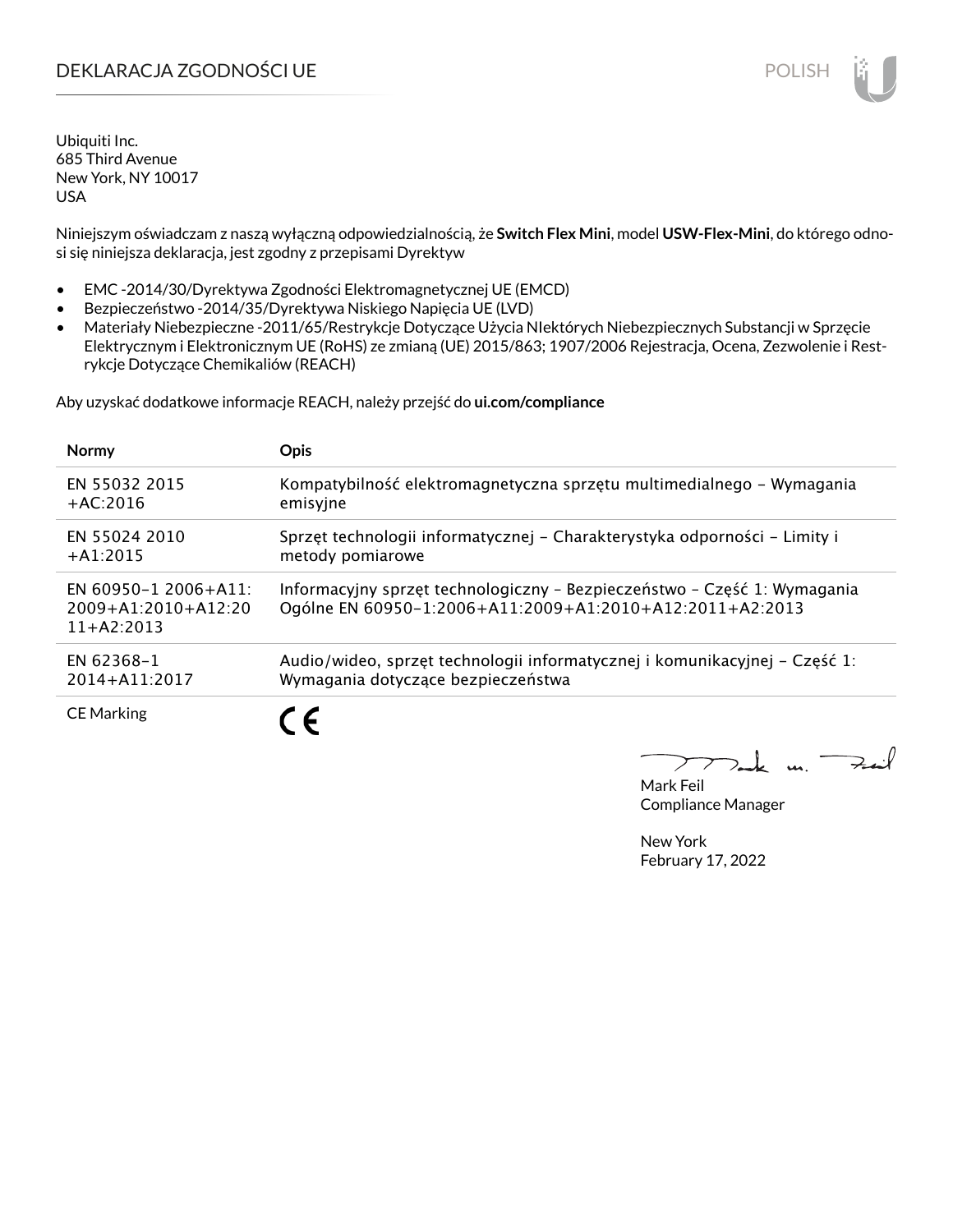## IZJAVA EU O SKLADNOSTI SLOVENIAN

Ubiquiti Inc. 685 Third Avenue New York, NY 10017 USA

S tem dokumentom na lastno odgovornost izjavljamo, da je naprava **Switch Flex Mini**, model **USW-Flex-Mini**, na katerega se ta izjava nanaša, v skladu z določbami naslednjih direktiv:

- EMC -2014/30/EU Direktiva o elektromagnetni združljivosti (EMCD)
- Varnost -2014/35/EU Direktiva o nizkonapetostni opremi (LVD)
- Nevarne snovi -2011/65/EU Direktiva o omejevanju uporabe nekaterih nevarnih snovi v električni in elektronski opremi (RoHS) s spremembo (EU) 2015/863; 1907/2006 Uredba o registraciji, evalvaciji, avtorizaciji in omejevanju kemikalij (REACH)

Več podrobnosti o REACH uredbi si poglejte na **ui.com/compliance**

| <b>Standardi</b>                                                  | <b>Opis</b>                                                                                                                              |
|-------------------------------------------------------------------|------------------------------------------------------------------------------------------------------------------------------------------|
| <b>EN 55032 2015</b>                                              | Elektromagnetna združljivost večpredstavnostne opreme - Zahteve glede                                                                    |
| $+AC:2016$                                                        | elektromagnetnega sevanja                                                                                                                |
| EN 55024 2010                                                     | Oprema za informacijsko tehnologijo - Karakteristike odpornosti proti motnjam                                                            |
| $+41:2015$                                                        | - Mejne vrednosti in merilne metode                                                                                                      |
| EN 60950-1 2006+A11:<br>$2009 + A1:2010 + A12:20$<br>$11+AA:2013$ | Oprema za informacijsko tehnologijo – Varnost – 1. del: Splošne zahteve EN<br>$60950 - 1:2006 + A11:2009 + A1:2010 + A12:2011 + A2:2013$ |
| <b>FN 62368-1</b>                                                 | Oprema za avdio/video, informacijsko in komunikacijsko tehnologijo – 1. del:                                                             |
| 2014+A11:2017                                                     | Varnostne zahteve                                                                                                                        |
| <b>CE Marking</b>                                                 | C F                                                                                                                                      |

un Fail

Mark Feil Compliance Manager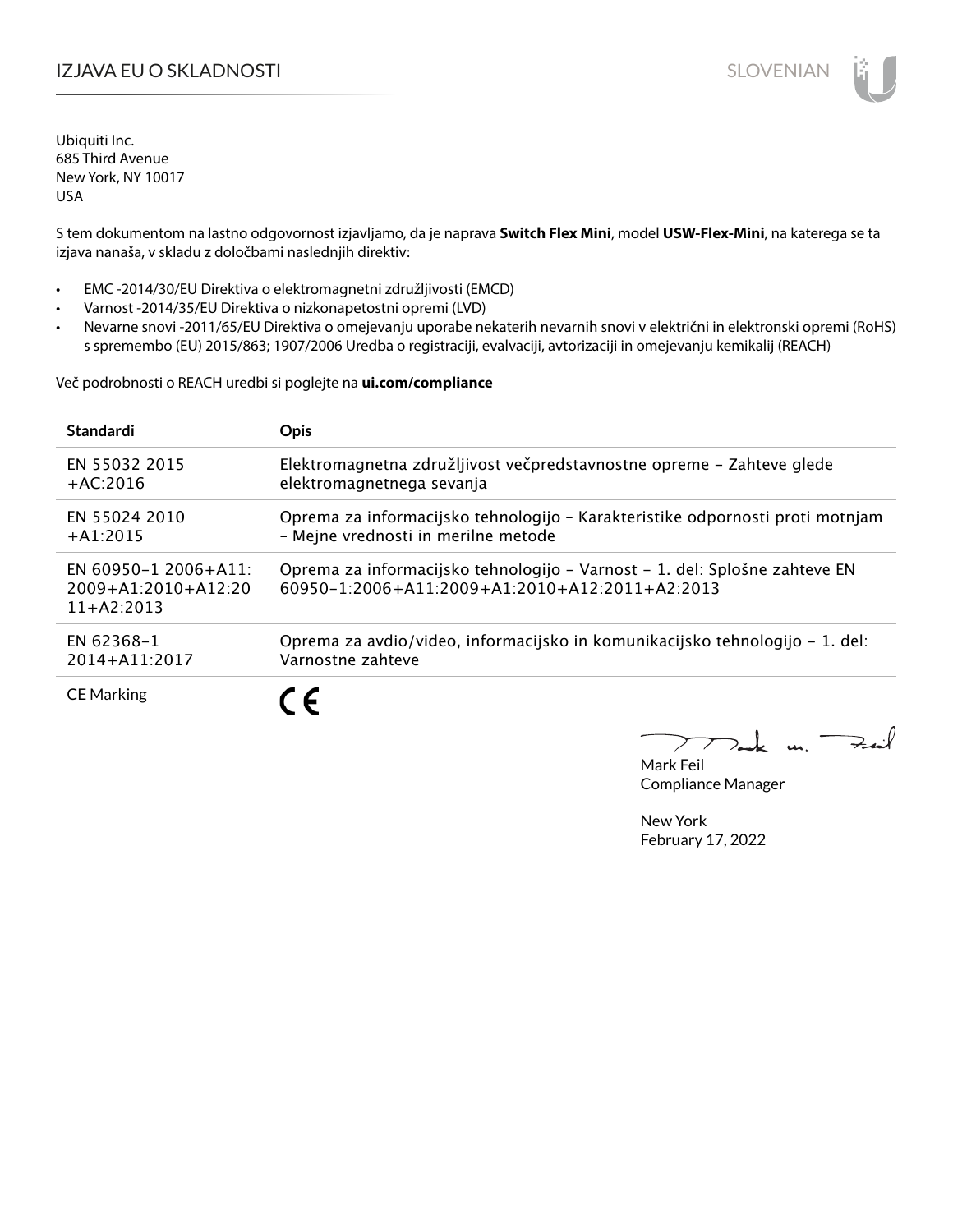Διά του παρόντος δηλώνουμε με αποκλειστική ευθύνη μας ότι το **Switch Flex Mini**, μοντέλο **USW-Flex-Mini**, στο οποίο αναφέρεται η παρούσα δήλωση, είναι σύμφωνο με τις διατάξεις των Οδηγιών

- EMC Οδηγία Ηλεκτρομαγνητικής Συμβατότητας (EMCD) 2014/30/ΕΕ
- Ασφάλεια Οδηγία Χαμηλής Τάσης (LVD) 2014/35/ΕΕ
- Επικίνδυνα Υλικά Περιορισμός της Χρήσης Ορισμένων Επικίνδυνων Ουσιών σε Ηλεκτρικό και Ηλεκτρονικό Εξοπλισμό (RoHS) 2011/65/ΕΕ με τροποποίηση (ΕΕ) 2015/863. Καταχώριση, Αξιολόγηση, Εξουσιοδότηση και Περιορισμός Χημικών Ουσιών (REACH) 1907/2006

Για περισσότερες λεπτομέρειες σχετικά με το REACH, παρακαλούμε ανατρέξτε στη διεύθυνση **ui.com/compliance**

| Πρότυπα                                                           | Περιγραφή                                                                                                                         |
|-------------------------------------------------------------------|-----------------------------------------------------------------------------------------------------------------------------------|
| EN 55032 2015                                                     | Ηλεκτρομαγνητική συμβατότητα εξοπλισμού πολυμέσων - Απαιτήσεις                                                                    |
| $+AC:2016$                                                        | εκπομπών                                                                                                                          |
| EN 55024 2010                                                     | Εξοπλισμός τεχνολογίας πληροφοριών - Χαρακτηριστικά θωράκισης - Όρια                                                              |
| $+A1:2015$                                                        | και μέθοδοι μέτρησης                                                                                                              |
| EN 60950-1 2006+A11:<br>$2009 + A1:2010 + A12:20$<br>$11+42:2013$ | Εξοπλισμός πληροφορικής - Ασφάλεια - Μέρος 1: Γενικές απαιτήσεις ΕΝ<br>$60950 - 1:2006 + A11:2009 + A1:2010 + A12:2011 + A2:2013$ |
| EN 62368-1                                                        | Εξοπλισμός τεχνολογίας ήχου/εικόνας, πληροφορικής και επικοινωνιών -                                                              |
| 2014+A11:2017                                                     | Μέρος 1: Απαιτήσεις ασφάλειας                                                                                                     |
| <b>CE Marking</b>                                                 |                                                                                                                                   |

 $\overline{u}$ . Fail

Mark Feil Compliance Manager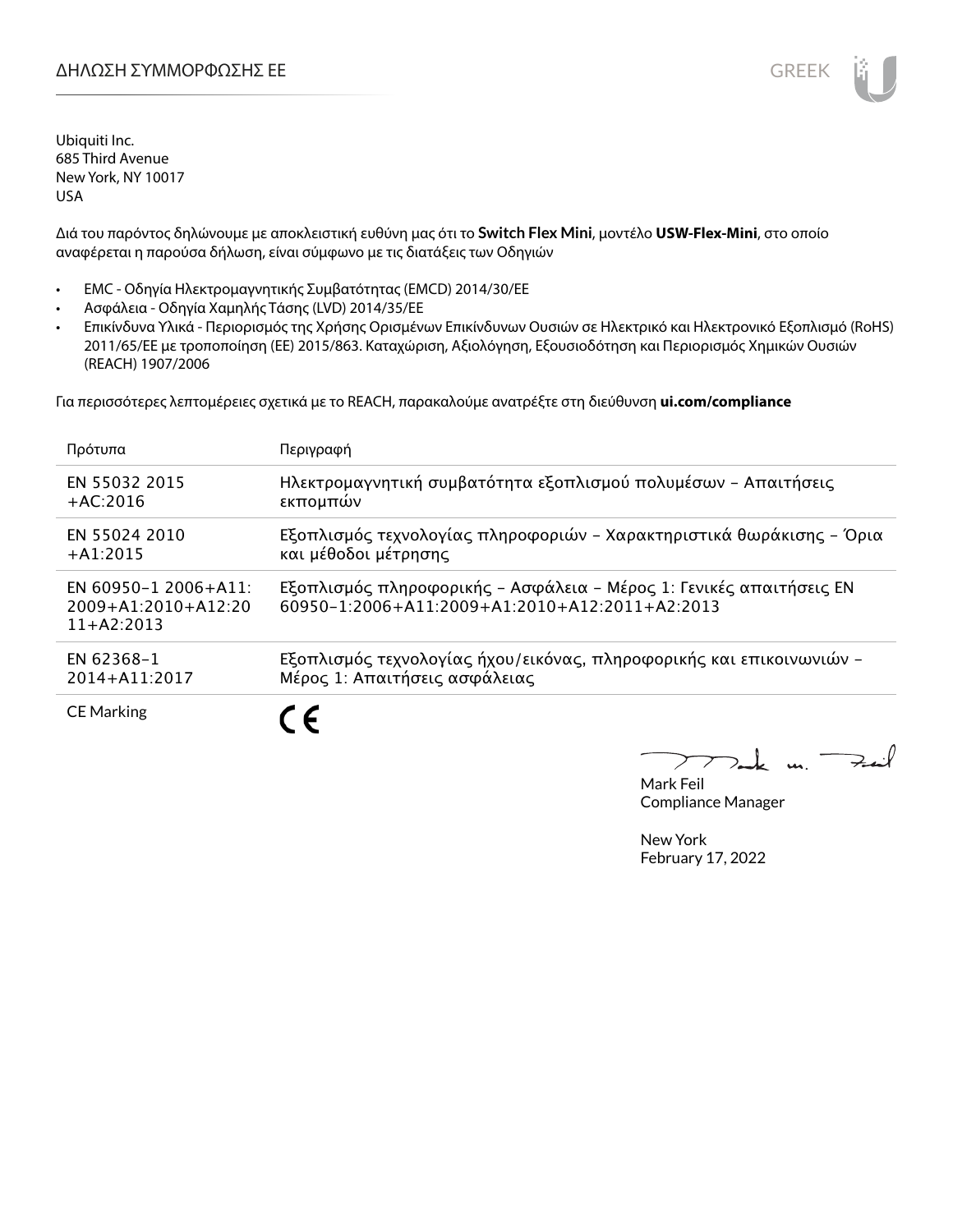# EÚ VYHLÁSENIE O SÚHLASE SLOVAK SLOVAK

Ubiquiti Inc. 685 Third Avenue New York, NY 10017 USA

Týmto prehlasuje, na našu výlučnú zodpovednosť, že **Switch Flex Mini**, model **USW-Flex-Mini**, ktorého sa toto vyhlásenie týka, je v súlade s ustanoveniami Smerníc

- EMC -2014/30/EÚ Smernica o Elektromagnetickej Kompatibilite (EMCD)
- Bezpečnosť -2014/35/EÚ Smernica o Nízkom Napätí (LVD)
- Nebezpečné Materiály -2011/65/EÚ Obmedzenie Používania Určitých Nebezpečných Látok v Elektrických a Elektronických Zariadeniach (RoHS) s dodatkom (EÚ) 2015/863; 1907/2006 Registrácia, Hodnotenie, Autorizácia a Obmedzenie chemikálií (REACH)

Ďalšie informácie o REACH môžete nájsť na **ui.com/compliance**

| Štandardy                                                         | <b>Popis</b>                                                                                                                         |
|-------------------------------------------------------------------|--------------------------------------------------------------------------------------------------------------------------------------|
| EN 55032 2015                                                     | Elektromagnetická kompatibilita multimediálnych zariadení – emisné                                                                   |
| $+AC:2016$                                                        | požiadavky                                                                                                                           |
| EN 55024 2010                                                     | Zariadenia informačných technológií – Charakteristiky odolnosti – Limity a                                                           |
| $+A1:2015$                                                        | metódy merania                                                                                                                       |
| EN 60950-1 2006+A11:<br>$2009 + A1:2010 + A12:20$<br>$11+AA:2013$ | Zariadenia informačných technológií – Bezpečnosť – Časť 1: Všeobecné<br>požiadavky EN 60950-1:2006+A11:2009+A1:2010+A12:2011+A2:2013 |
| EN 62368-1                                                        | Zariadenia audio/video, informačnej a komunikačnej technológie - časť 1:                                                             |
| 2014+A11:2017                                                     | Bezpečnostné požiadavky                                                                                                              |
| <b>CE Marking</b>                                                 |                                                                                                                                      |

 $u_{1}$   $\rightarrow$ 

Mark Feil Compliance Manager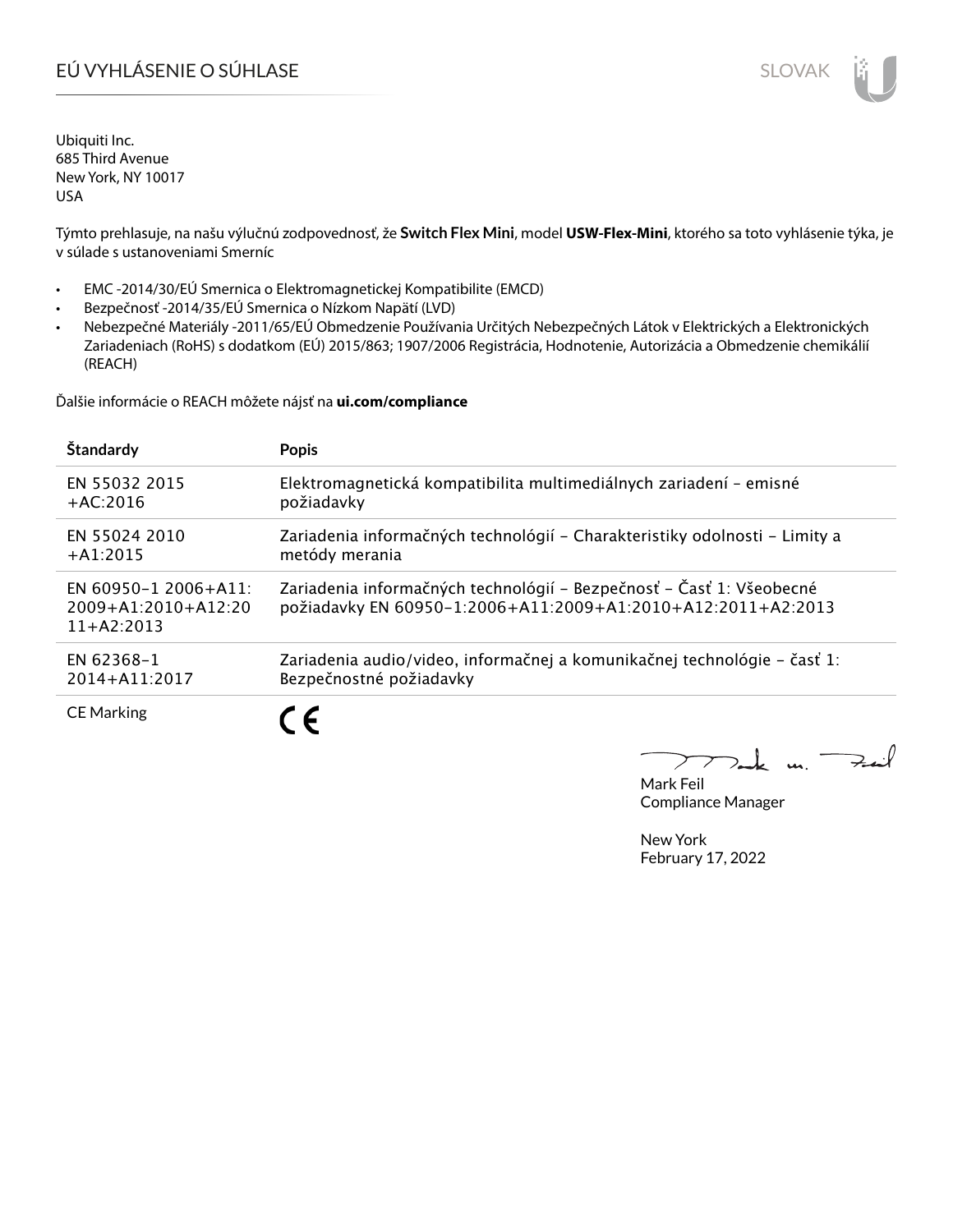## ES ATBILSTĪBAS DEKLARĀCIJA LATVIAN

Ubiquiti Inc. 685 Third Avenue New York, NY 10017 USA

Vienīgi uz savu atbildību deklarējam, ka iekārtas "**Switch Flex Mini**" modelis "**USW-Flex-Mini**", uz ko attiecas šī deklarācija, atbilst šādu direktīvu noteikumiem:

- elektromagnētiskā saderība 2014/30/ES Elektromagnētiskās saderības direktīva (EMCD);
- drošība 2014/35/ES Zemsprieguma direktīva (LVD);
- bīstami materiāli 2011/65/ES Atsevišķu bīstamu ķīmisko vielu izmantošanas ierobežojumi elektriskajās un elektroniskajās iekārtās (RoHS) ar grozījumu (ES) 2015/863; 1907/2006 Ķīmisko vielu reģistrēšana, novērtēšana, atļaušana un ierobežošana (REACH).

Papildinformāciju par REACH lūdzam skatīt tīmekļa vietnē **ui.com/compliance**

| <b>Standarti</b>                                              | <b>Apraksts</b>                                                                                                                 |
|---------------------------------------------------------------|---------------------------------------------------------------------------------------------------------------------------------|
| EN 55032 2015<br>$+AC:2016$                                   | Multivides iekārtu elektromagnētiskā saderība - Emisijai piemērojamās prasības                                                  |
| EN 55024 2010<br>$+A1:2015$                                   | Informācijas tehnoloģijas iekārtas - Traucējumnoturības raksturlielumi -<br>Robežvērtības un mērīšanas metodes                  |
| EN 60950-1 2006+A11:<br>$2009+A1:2010+A12:20$<br>$11+42:2013$ | Informācijas tehnoloģiju iekārtas - Drošība - 1. daļa: Vispārīgās prasības EN<br>60950-1:2006+A11:2009+A1:2010+A12:2011+A2:2013 |
| EN 62368-1<br>2014+A11:2017                                   | Audio/video, informācijas un komunikācijas tehnoloģiju aprīkojums - 1. daļa:<br>Drošības prasības                               |
| <b>CE Marking</b>                                             | $\epsilon$                                                                                                                      |

m. Fail

Mark Feil Compliance Manager